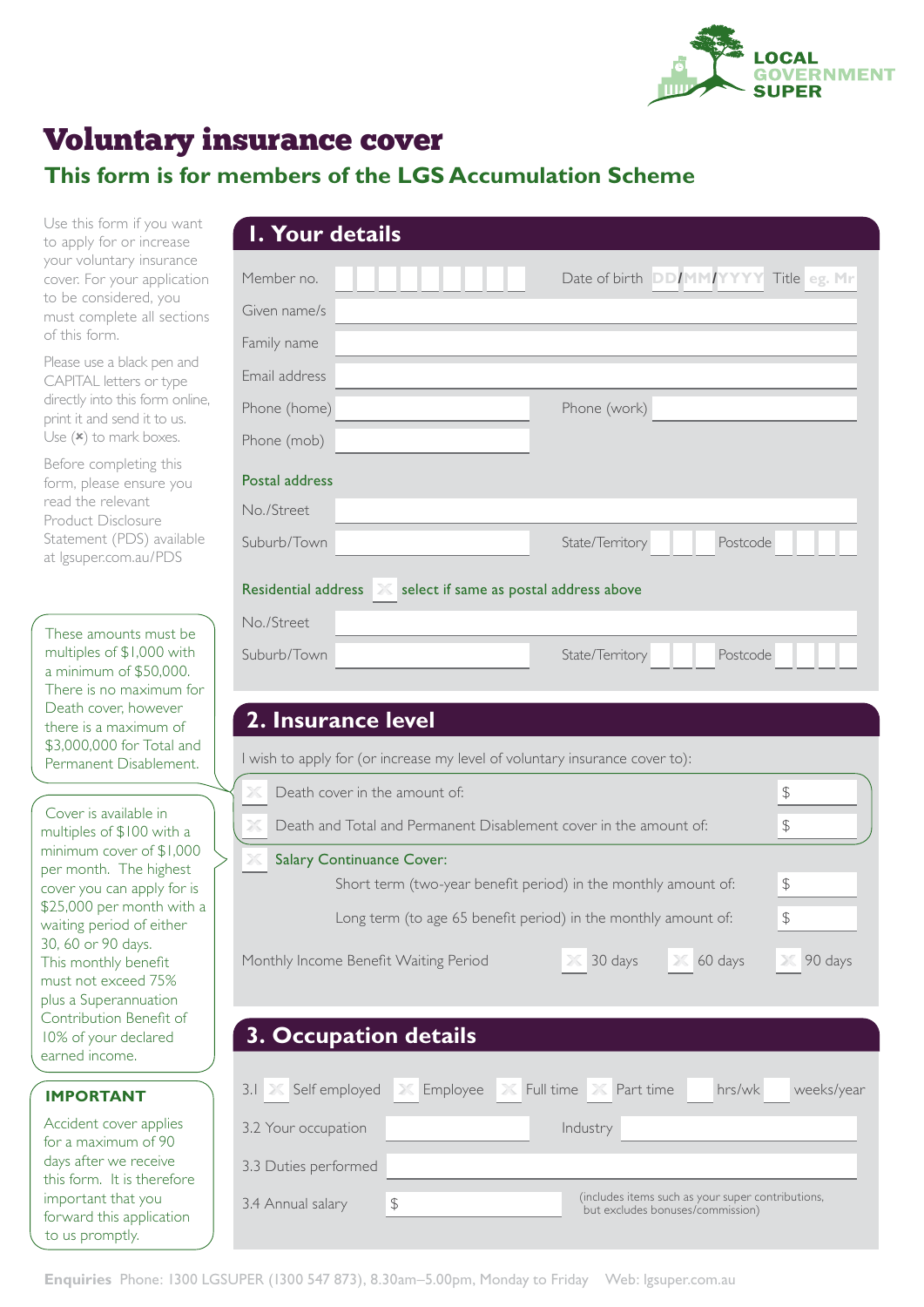## **4. Your Duty of Disclosure**

Before you enter into a life insurance contract, you have a duty to tell the insurer anything that you know, or could reasonably be expected to know that may affect their decision to insure you and on what terms.

You have this duty until the insurer agrees to insure you.

You have the same duty before you extend, vary or reinstate the contract.

You do not need to tell the insurer anything that:

- $\bullet$  reduces the risk they insure you for; or
- **.** is common knowledge; or
- they know or should know as an insurer; or
- they waive your duty to tell them about.

### If you do not tell the insurer something

In exercising the following rights, the insurer may consider whether different types of cover can constitute separate contracts of life insurance. If they do, they may apply the following rights separately to each type of cover.

If you do not tell the insurer anything you are required to, and they would not have insured you if you had told them, they may avoid the contract within three years of entering into it.

If the insurer chooses not to avoid the contract, they may, at any time, reduce the amount you have been insured for. This would be worked out using a formula that takes into account the premium that would have been payable if you had told them everything you should have. However, if the contract has a surrender value, or provides cover on death, the insurer may only exercise this right within three years of entering into the contract.

If the insurer chooses not to avoid the contract or reduce the amount you have been insured for, they may, at any time vary the contract in a way that places them in the same position they would have been in if you had told them everything you should have. However, this right does not apply if the contract has a surrender value or provides cover on death.

If your failure to tell the insurer is fraudulent, they may refuse to pay a claim and treat the contract as if it never existed.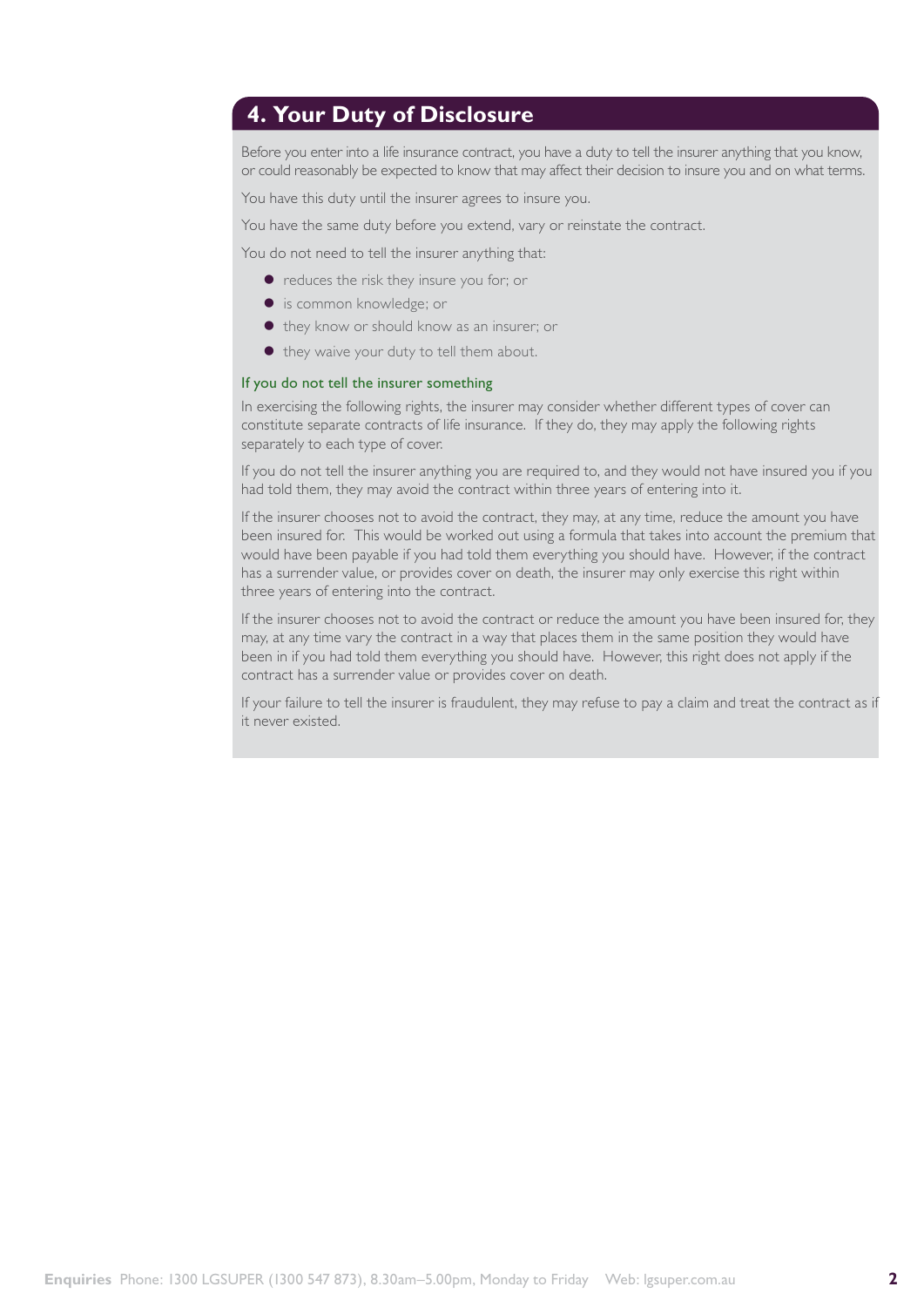|                                                          | 5. Group medical requirements |                                                                                                        |
|----------------------------------------------------------|-------------------------------|--------------------------------------------------------------------------------------------------------|
| <b>Death and Total</b>                                   | Level of cover                | Initial requirements                                                                                   |
| <b>Permanent Disablement</b><br>levels of cover and      | Up to \$2,500,000             | • Member's Personal Statement (refer to question 8)                                                    |
| initial requirements for                                 | \$2,500,001 to \$3,000,000    | • Member's Personal Statement (refer to question 8)                                                    |
| members under 45 years<br>of age.                        |                               | • Blood Tests (upon receipt of your application, you will be notified<br>if these are required)        |
|                                                          |                               | • Fast Check Medical (upon receipt of your application, you will be<br>notified if these are required) |
|                                                          | Over \$3,000,000              | • Personal Medical Attendant's Report from your Doctor                                                 |
|                                                          |                               | • Please contact us for requirements                                                                   |
| <b>Death and Total</b>                                   | Level of cover                | Initial requirements                                                                                   |
| <b>Permanent Disablement</b><br>levels of cover and      | Up to \$1,500,000             | • Member's Personal Statement (as above)                                                               |
| initial requirements for                                 | \$1,500,001 to \$2,000,000    | • Member's Personal Statement (as above)                                                               |
| members aged 45 years                                    |                               | • Blood Tests (as above)                                                                               |
| and over.                                                |                               | • Fast Check Medical (as above)                                                                        |
|                                                          | \$2,000,001 to \$3,000,000    | • Member's Personal Statement (as above)                                                               |
|                                                          |                               | • Blood Tests (as above)                                                                               |
|                                                          |                               | • Fast Check Medical (as above)                                                                        |
|                                                          | Over \$3,000,000              | • Personal Medical Attendant's Report from your Doctor                                                 |
|                                                          |                               | • Please contact us for requirements                                                                   |
|                                                          |                               |                                                                                                        |
| <b>Group Salary</b>                                      | Monthly benefit               | Initial requirements                                                                                   |
| <b>Continuance monthly</b><br>benefit levels and         | Up to \$12,000                | • Member's Personal Statement (as above)                                                               |
| initial requirements for                                 | \$12,001 to \$15,000          | • Member's Personal Statement (as above)                                                               |
| members aged under 45.                                   |                               | • Blood Tests (as above)                                                                               |
|                                                          | \$15,001 to \$20,000          | • Member's Personal Statement (as above)                                                               |
|                                                          |                               | • Fast Check Medical (as above)                                                                        |
|                                                          |                               | • Blood Tests (as above)                                                                               |
|                                                          | \$20,001 to \$25,000          | • Please contact us for requirements                                                                   |
|                                                          |                               |                                                                                                        |
| <b>Group Salary</b>                                      | Monthly benefit               | Initial requirements                                                                                   |
| <b>Continuance monthly</b><br>benefit levels and initial | Up to \$12,000                | • Member's Personal Statement (as above)                                                               |
| requirements                                             | \$12,001 to \$15,000          | • Member's Personal Statement (as above)                                                               |
| for members aged                                         |                               | • Personal Medical Attendant's Report from your Doctor                                                 |
| 45 and over.                                             |                               | • Blood Tests (as above)                                                                               |
|                                                          | \$15,001 to \$20,000          | • Member's Personal Statement (as above)                                                               |
|                                                          |                               | • Fast Check Medical (as above)                                                                        |
|                                                          |                               | • Blood Tests (as above)                                                                               |
|                                                          |                               | • Personal Medical Attendant's Report from your Doctor                                                 |
|                                                          | \$20,001 to \$25,000          | • Personal Medical Attendant's Report from your Doctor                                                 |
|                                                          |                               | • Please contact us for requirements                                                                   |
|                                                          |                               |                                                                                                        |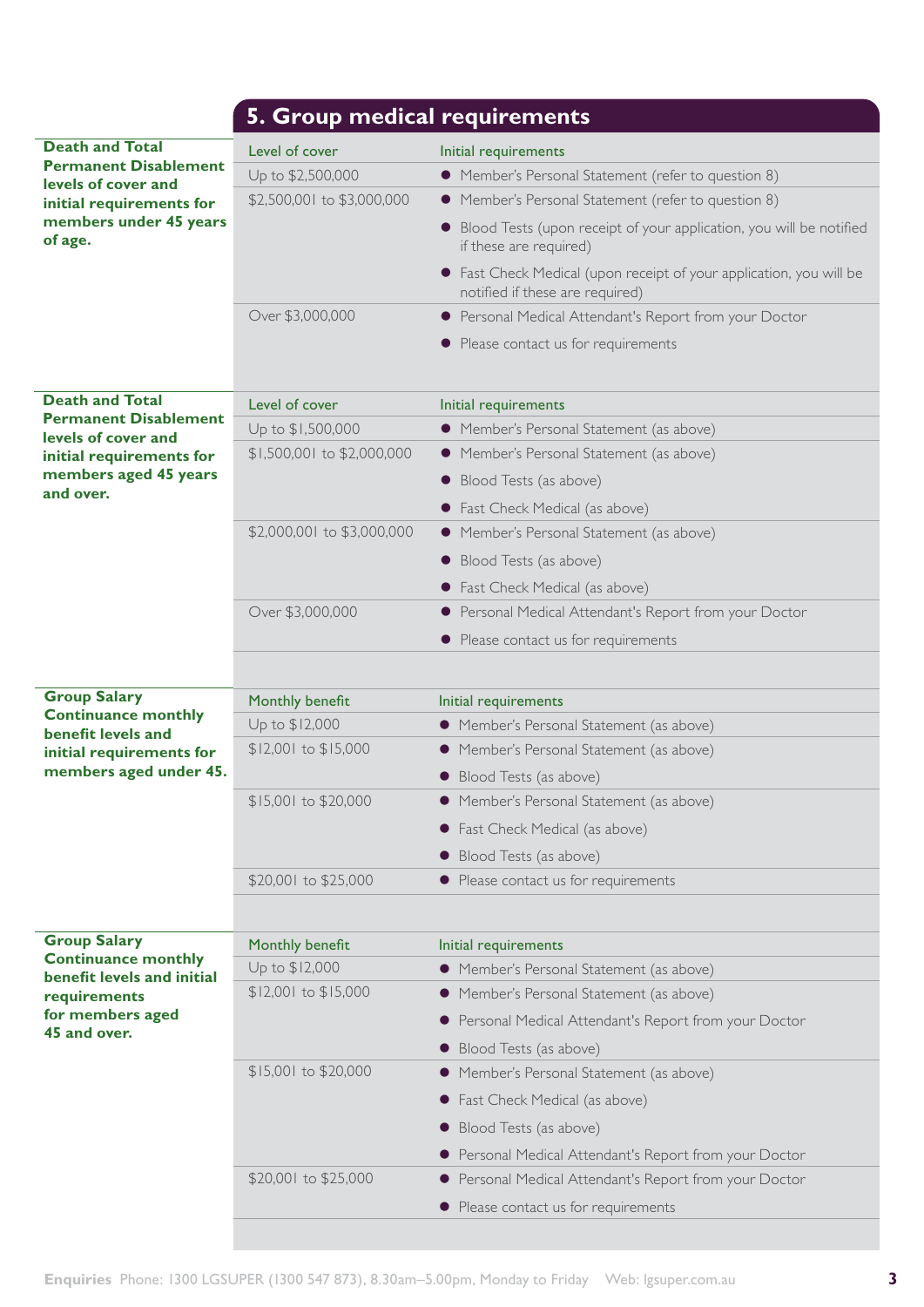Complete this section if you want to make an insurance cover transfer application from your previous account to your LGS account.

# **6. Insurance transfer application**

| Death sum insured \$                                                                                                                                                                                                                                  |            |                                                         |                   | TPD sum insured \$                 |                                               |             |             |         |                               |
|-------------------------------------------------------------------------------------------------------------------------------------------------------------------------------------------------------------------------------------------------------|------------|---------------------------------------------------------|-------------------|------------------------------------|-----------------------------------------------|-------------|-------------|---------|-------------------------------|
| Monthly income benefit \$                                                                                                                                                                                                                             |            |                                                         |                   | Benefit period                     |                                               |             |             |         |                               |
| Monthly income benefit waiting period                                                                                                                                                                                                                 |            |                                                         |                   | 30 days                            | 60 days<br>$\times$                           |             | X           | 90 days |                               |
| 6.1 Is this an increase?                                                                                                                                                                                                                              |            |                                                         |                   |                                    |                                               | $\times$ No | X           | Yes     |                               |
| $\times$ No<br>6.2 Have you ever held or applied for any life, disability, accident and<br>Yes<br>sickness or trauma insurance, that was declined, postponed, premium<br>increased or modified, or had a current policy cancelled or renewal refused? |            |                                                         |                   |                                    |                                               |             |             |         |                               |
| 6.3 Have you claimed on any type of disability, trauma, accident and sickness<br>or such benefits as Workers' Compensation or Motor Vehicle Third Party?                                                                                              |            |                                                         |                   |                                    |                                               |             | $X$ No      |         | Yes                           |
| 6.4 Do you have, or are you applying for, any other life or disability cover?                                                                                                                                                                         |            |                                                         |                   |                                    |                                               | X           | No          |         | Yes                           |
| If Yes to 6.2, 6.3 and/or 6.4, please provide full details below:                                                                                                                                                                                     |            |                                                         |                   |                                    |                                               |             |             |         |                               |
| Name of company                                                                                                                                                                                                                                       | Cover type | Sum<br>insured/<br>monthly<br>benefit<br>$\updownarrow$ | <b>DD/MM/YYYY</b> | Date of<br>application<br>or claim | Accepted/<br>loaded<br>Exclusion/<br>declined |             |             |         | To be replaced?<br>X No X Yes |
|                                                                                                                                                                                                                                                       |            | $\mathcal{L}$                                           | <b>DD/MM/YYYY</b> |                                    |                                               |             | $\times$ No |         | Yes                           |

 $\overline{\text{SD/MM} \text{MY} \text{YYYY}}$ 

| 7.1 Do you drink alcohol?                                                                                                                                                                                                                                                                                                         | No           | Yes |
|-----------------------------------------------------------------------------------------------------------------------------------------------------------------------------------------------------------------------------------------------------------------------------------------------------------------------------------|--------------|-----|
| If Yes, state type, number of standard drinks per day and number of days per week when alcohol is consumed.                                                                                                                                                                                                                       |              |     |
| 7.2 Have you smoked in the past 12 months?                                                                                                                                                                                                                                                                                        | No           | Yes |
| If Yes, state form and daily quantity                                                                                                                                                                                                                                                                                             |              |     |
| 7.3 Have you ever used or injected yourself with any drug not prescribed<br>by a doctor, or received counselling or treatment for the use of alcohol<br>or drugs?                                                                                                                                                                 | No<br>$\chi$ | Yes |
| If Yes, state type and daily quantity                                                                                                                                                                                                                                                                                             |              |     |
| 7.4 Do you currently, or do you intend to engage in, any hazardous pastime<br>and/or sporting activity such as aviation (other than as a fare-paying passenger<br>on a commercial airline), football, scuba diving, motor sports, trail bike riding,<br>or rock climbing? If Yes, please complete a sports and pastimes statement | No           |     |
| 7.5 Do you intend travelling outside Australia within the next two years?<br>If Yes, please provide details below (where, when, duration and reason)                                                                                                                                                                              | <b>No</b>    |     |
| 7.6 Are you an Australian Citizen or do you have an Australian Permanent Resident's Visa?                                                                                                                                                                                                                                         |              |     |
| $\times$ No                                                                                                                                                                                                                                                                                                                       | Yes          |     |
| If No to 7.6, please advise type of visa and expiry date, plans for applying for permanent residency and                                                                                                                                                                                                                          |              |     |

 $X$  **No**  $X$  Yes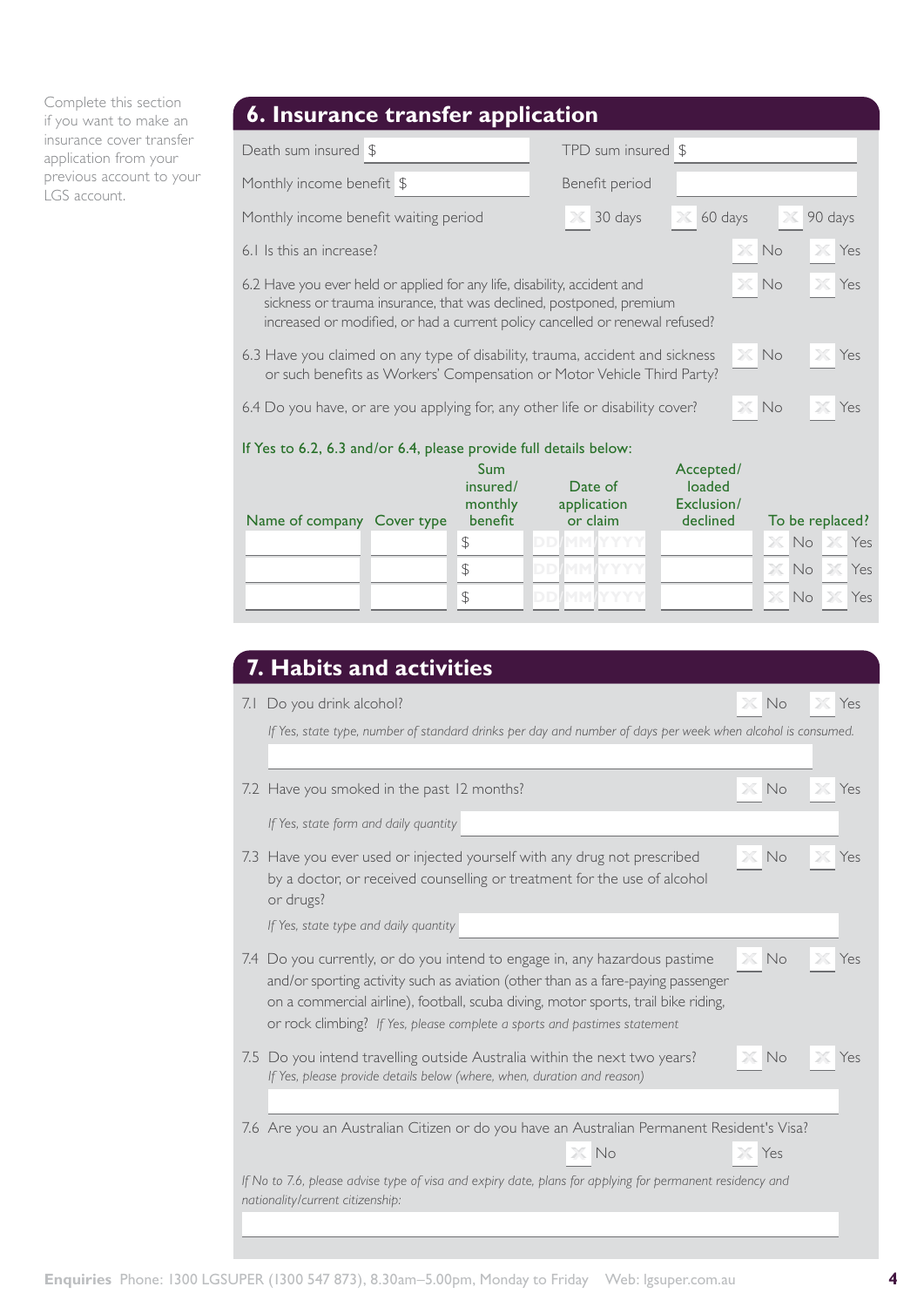|                        | 8. Personal statement                                                                                                                                                                                                                                                                                                                                                                                  |        |                 |          |          |
|------------------------|--------------------------------------------------------------------------------------------------------------------------------------------------------------------------------------------------------------------------------------------------------------------------------------------------------------------------------------------------------------------------------------------------------|--------|-----------------|----------|----------|
| 8.1 Please state your: |                                                                                                                                                                                                                                                                                                                                                                                                        | height | cm              | weight   | kg       |
|                        | 8.2 Name and address of your usual doctor                                                                                                                                                                                                                                                                                                                                                              |        |                 |          |          |
| Doctor's name          |                                                                                                                                                                                                                                                                                                                                                                                                        |        |                 |          |          |
| No./Street             |                                                                                                                                                                                                                                                                                                                                                                                                        |        |                 |          |          |
| Suburb/Town            |                                                                                                                                                                                                                                                                                                                                                                                                        |        | State/Territory | Postcode |          |
| Country                |                                                                                                                                                                                                                                                                                                                                                                                                        |        | Phone           |          |          |
|                        | 8.3 Details of last medical consultation with your usual doctor                                                                                                                                                                                                                                                                                                                                        |        |                 |          |          |
|                        | Date DD/MM/YYYY                                                                                                                                                                                                                                                                                                                                                                                        | Reason |                 |          |          |
|                        |                                                                                                                                                                                                                                                                                                                                                                                                        |        |                 |          |          |
| Outcome/<br>results    |                                                                                                                                                                                                                                                                                                                                                                                                        |        |                 |          |          |
|                        | 8.4 If you have attended that doctor for less than 12 months, please state the name and address<br>of your previous doctor                                                                                                                                                                                                                                                                             |        |                 |          |          |
| Doctor's name          |                                                                                                                                                                                                                                                                                                                                                                                                        |        |                 |          |          |
| No./Street             |                                                                                                                                                                                                                                                                                                                                                                                                        |        |                 |          |          |
| Suburb/Town            |                                                                                                                                                                                                                                                                                                                                                                                                        |        | State/Territory | Postcode |          |
| Country                |                                                                                                                                                                                                                                                                                                                                                                                                        |        | Phone           |          |          |
|                        | 8.5 a) Within the LAST THREE YEARS have you consulted, been examined, X No<br>treated by, or received advice from any doctor, psychologist, psychiatrist, counsellor,<br>chiropractor, physiotherapist or any other health care professional (naturopath, etc) or been<br>in hospital or been advised to have an operation or taken any medication, drugs, stimulants,<br>sedatives or tranquillisers? |        |                 |          | Yes      |
| b)                     | Have you EVER had an ECG, ultrasound, X-ray, transfusion,<br>mammogram or any other investigation?                                                                                                                                                                                                                                                                                                     |        |                 | No       | Yes      |
| $\mathsf{C}$           | Have you EVER had any blood tests which revealed an abnormality<br>e.g. raised blood sugar, liver function, kidney function results or anaemia, etc?                                                                                                                                                                                                                                                   |        |                 | No<br>20 | $X$ Yes  |
| d)                     | Do you contemplate seeking any medical examination, advice, treatment X No<br>or surgery for any other current health condition in the future?                                                                                                                                                                                                                                                         |        |                 |          | Yes<br>X |

## **Please provide full details for all Section 8.5 'Yes' answers:**

| Question | Dates (From/To) | Name and address of doctor, hospital<br>or clinic | Condition, medications, treatment and Recovery<br>time off work | % |
|----------|-----------------|---------------------------------------------------|-----------------------------------------------------------------|---|
|          |                 |                                                   |                                                                 |   |
|          |                 |                                                   |                                                                 |   |
|          |                 |                                                   |                                                                 |   |
|          |                 |                                                   |                                                                 |   |
|          |                 |                                                   |                                                                 |   |
|          |                 |                                                   |                                                                 |   |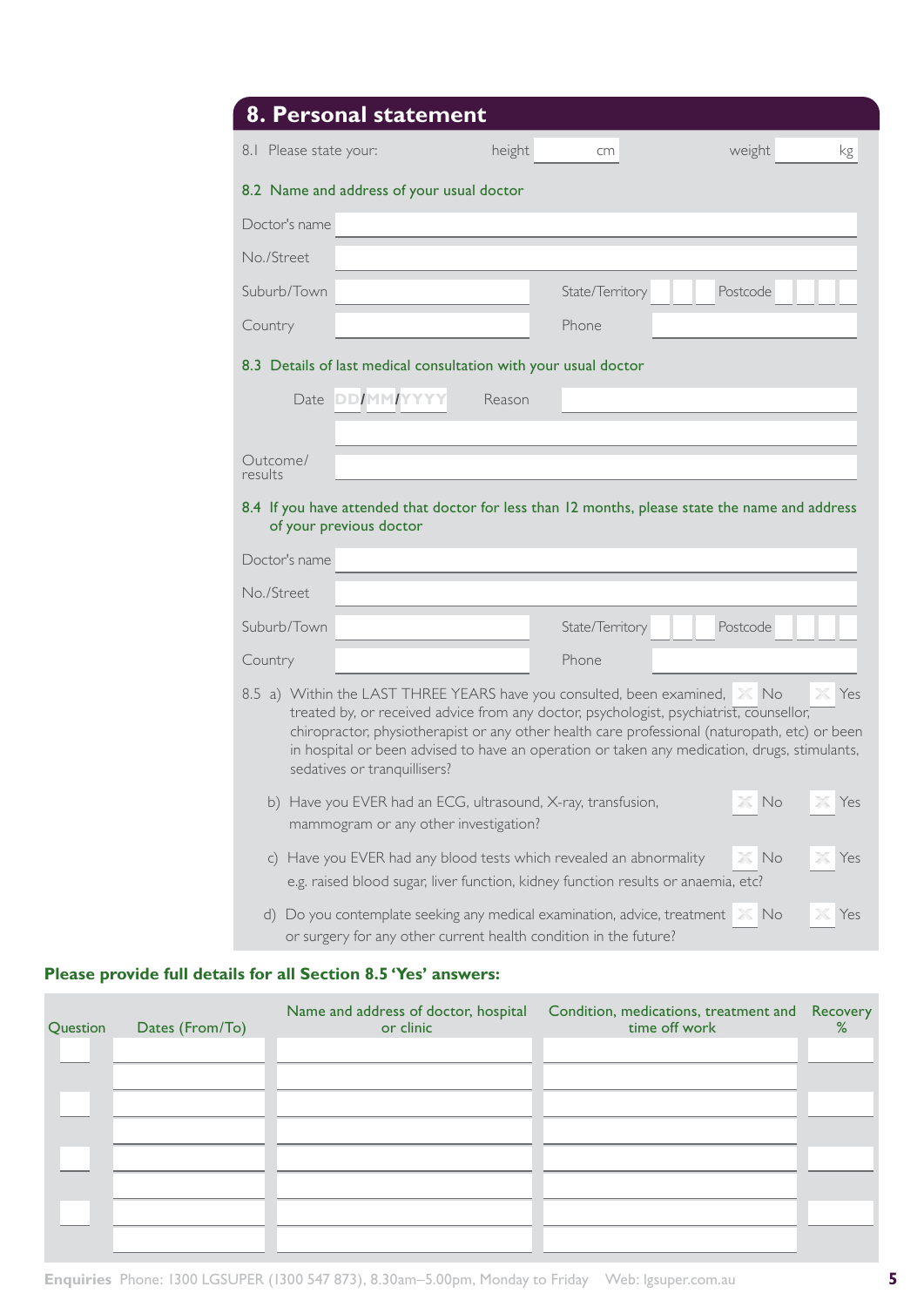|                                                                                                                | <b>Medical condition</b>                                                                                                                                       |          |    |           |  |  |
|----------------------------------------------------------------------------------------------------------------|----------------------------------------------------------------------------------------------------------------------------------------------------------------|----------|----|-----------|--|--|
|                                                                                                                | 8.7 Family history                                                                                                                                             |          |    |           |  |  |
|                                                                                                                | (even if you have not seen a doctor about it)?                                                                                                                 |          | No | Yes       |  |  |
|                                                                                                                | r) Have you ever had a breast lump                                                                                                                             |          |    |           |  |  |
|                                                                                                                | q) Are you currently pregnant? If Yes, what is the expected delivery date? DD/MM/Y                                                                             |          |    |           |  |  |
|                                                                                                                | p) Have you ever had any complications of pregnancy or childbirth?                                                                                             |          | No | Yes       |  |  |
|                                                                                                                | o) Have you ever had any gynaecological conditions<br>(e.g: endometriosis, abnormal pap smear, etc.)?                                                          |          | No | Yes       |  |  |
|                                                                                                                | Females only                                                                                                                                                   |          |    |           |  |  |
|                                                                                                                | sexual partners, have HIV/AIDS, or do you/have you engaged in any<br>activity/ies reasonably accepted as having an increased risk of exposure<br>to the virus? | ж        | No | Ж<br>Yes  |  |  |
|                                                                                                                | n) To the best of your knowledge do you, or any of your current or past                                                                                        |          |    |           |  |  |
|                                                                                                                | m) Any other disability, congenital abnormality, deformity or symptoms<br>of ill health, illness or injury?                                                    | $\times$ | No | Yes       |  |  |
| $\vert$                                                                                                        | Psoriasis, eczema, or any skin problems?                                                                                                                       | 20       | No | Yes       |  |  |
| $\mathsf{K}$                                                                                                   | Kidney, prostate, or bladder problems?                                                                                                                         | Х        | No | Yes<br>X  |  |  |
| $\vert$ )                                                                                                      | Leukaemia, haemochromatosis, anaemia, or any blood problems?                                                                                                   | X        | No | Yes<br>ж  |  |  |
| $\left  \right $                                                                                               | Asthma, bronchitis, sleep apnoea, or any lung complaint?                                                                                                       | X        | No | Yes<br>Ж  |  |  |
|                                                                                                                |                                                                                                                                                                |          |    | ж         |  |  |
| h)                                                                                                             | Impairment of sight, hearing or speech?                                                                                                                        | X        | No | Yes       |  |  |
| g)                                                                                                             | Disease, injury or disorder of joints, neck, back or bones, gout,<br>arthritis or a repetitive strain injury or tendonitis?                                    | 26       | No | 26<br>Yes |  |  |
| $^{\dagger})$                                                                                                  | Cancer, tumour, melanoma, sunspots, mole or growth of any kind?                                                                                                |          | No | Yes       |  |  |
| e)                                                                                                             | Diabetes, sugar in urine, pancreatic or thyroid problems?                                                                                                      | 26       | No | Yes<br>Ж  |  |  |
| d)                                                                                                             | Depression, anxiety, panic attacks, stress, chronic fatigue,<br>fibromyalgia or any mental or nervous condition?                                               | 26       | No | Yes<br>Ж  |  |  |
| $\mathsf{C}$                                                                                                   | Epilepsy, stroke, paralysis, multiple sclerosis, fainting attacks?                                                                                             | Ж        | No | Yes       |  |  |
| b)                                                                                                             | Bowel, stomach or intestinal problem, gallbladder, hepatitis or liver disease?                                                                                 |          | No | Yes       |  |  |
|                                                                                                                | rheumatic fever, stroke or circulatory disorder?                                                                                                               | X        | No | X<br>Yes  |  |  |
|                                                                                                                | a) High blood pressure, raised cholesterol, chest pain, heart attack,                                                                                          |          |    |           |  |  |
| 8.6 Have you ever had, been advised that you had, or received advice or treatment for any of the<br>following: |                                                                                                                                                                |          |    |           |  |  |

Please provide details of your family medical history.

| Relationship<br>to member | Current<br>age | Medical condition<br>(e.g. breast cancer, heart attack, Type 2<br>diabetes) | Age when Age at death<br>diagnosed (if applicable) |
|---------------------------|----------------|-----------------------------------------------------------------------------|----------------------------------------------------|
|                           |                |                                                                             |                                                    |
|                           |                |                                                                             |                                                    |
|                           |                |                                                                             |                                                    |
|                           |                |                                                                             |                                                    |

8.8 Has any of your immediate family (mother, father, brother or sister) suffered from diabetes, heart disease, cancer, kidney disease, high blood pressure, mental problems or breakdown, haemophilia, Huntington's disease or any other hereditary disease?

If Yes, please provide details: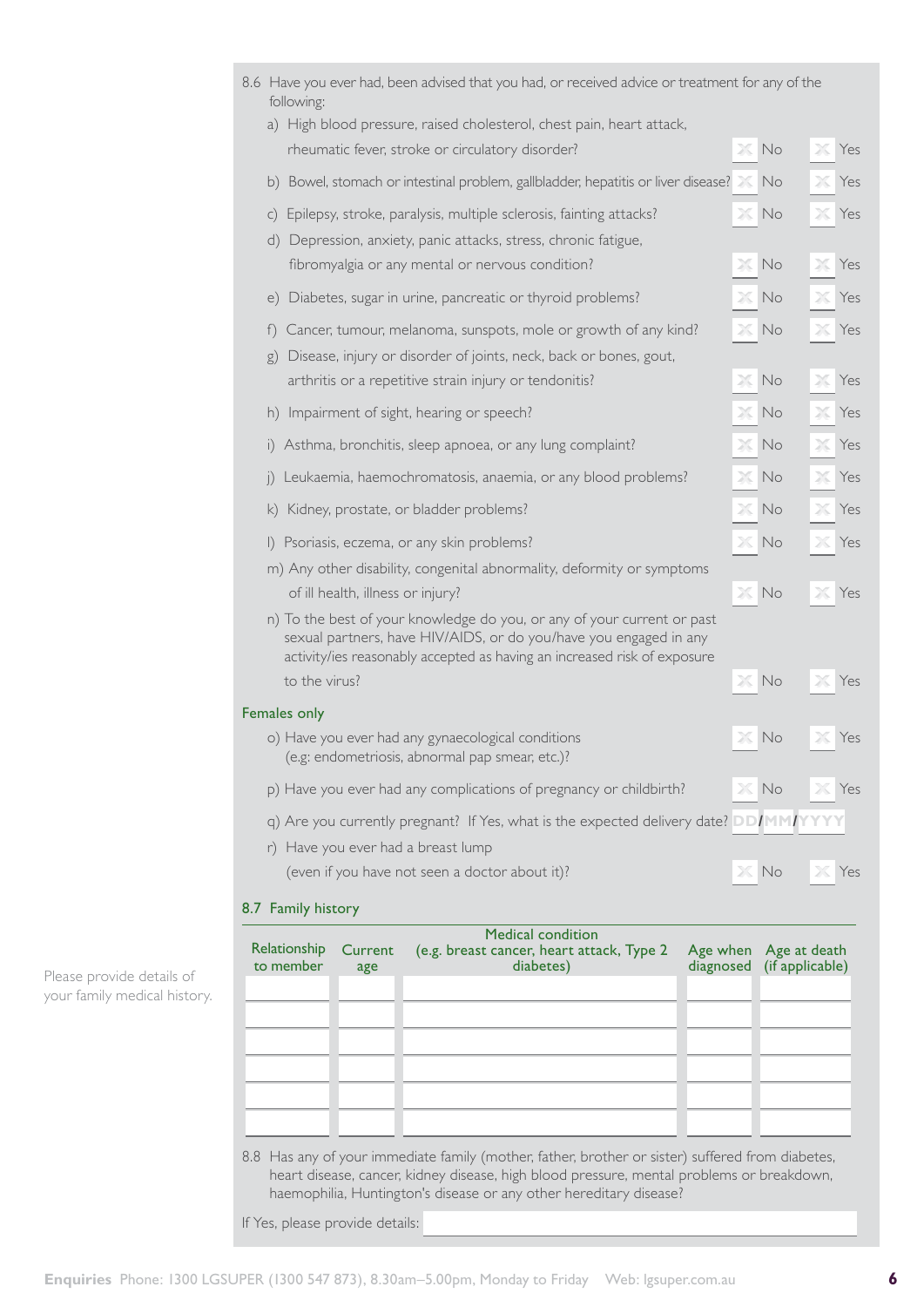Please provide full details for all 'Yes' answers in Section 8.6. Please continue on a separate sheet if required.

| 9. General medical questionnaire                                                                             |                    |                    |                    |                    |  |  |  |
|--------------------------------------------------------------------------------------------------------------|--------------------|--------------------|--------------------|--------------------|--|--|--|
|                                                                                                              | Question           | Question           | Question           | Question           |  |  |  |
|                                                                                                              | Specific condition | Specific condition | Specific condition | Specific condition |  |  |  |
| A. Date symptoms<br>first started<br>and description<br>of symptoms?                                         |                    |                    |                    |                    |  |  |  |
| B. What was the<br>condition and which<br>part and side of the<br>body was affected?                         |                    |                    |                    |                    |  |  |  |
| C. What was the<br>medical diagnosis<br>including results<br>of x-rays and<br>investigations?                |                    |                    |                    |                    |  |  |  |
| D. What was the<br>frequency<br>(daily, weekly, etc)<br>of attacks<br>or symptoms?                           |                    |                    |                    |                    |  |  |  |
| E. What was the<br>severity (mild/<br>moderate/severe)<br>and duration<br>of attacks or<br>symptoms?         |                    |                    |                    |                    |  |  |  |
| F. How long were<br>you unable to work<br>or perform your<br>normal duties/<br>activities?                   |                    |                    |                    |                    |  |  |  |
| G. If a hospital visit<br>was required,<br>please provide<br>date and duration<br>of your stay.              |                    |                    |                    |                    |  |  |  |
| H. What advice/<br>treatment did<br>you receive?                                                             |                    |                    |                    |                    |  |  |  |
| I. Are you still<br>receiving treatment?<br>If so, please<br>advise nature<br>and frequency of<br>treatment? |                    |                    |                    |                    |  |  |  |
| J. Date treatment/<br>medication ended.<br>K. When did you last                                              |                    |                    |                    |                    |  |  |  |
| suffer from<br>any symptoms?                                                                                 |                    |                    |                    |                    |  |  |  |
| L. Degree of<br>recovery (%)                                                                                 |                    |                    |                    |                    |  |  |  |
| M. Please supply the<br>name and address<br>of all documents,<br>hospitals or<br>other practitioners         |                    |                    |                    |                    |  |  |  |
| consulted.                                                                                                   |                    |                    |                    |                    |  |  |  |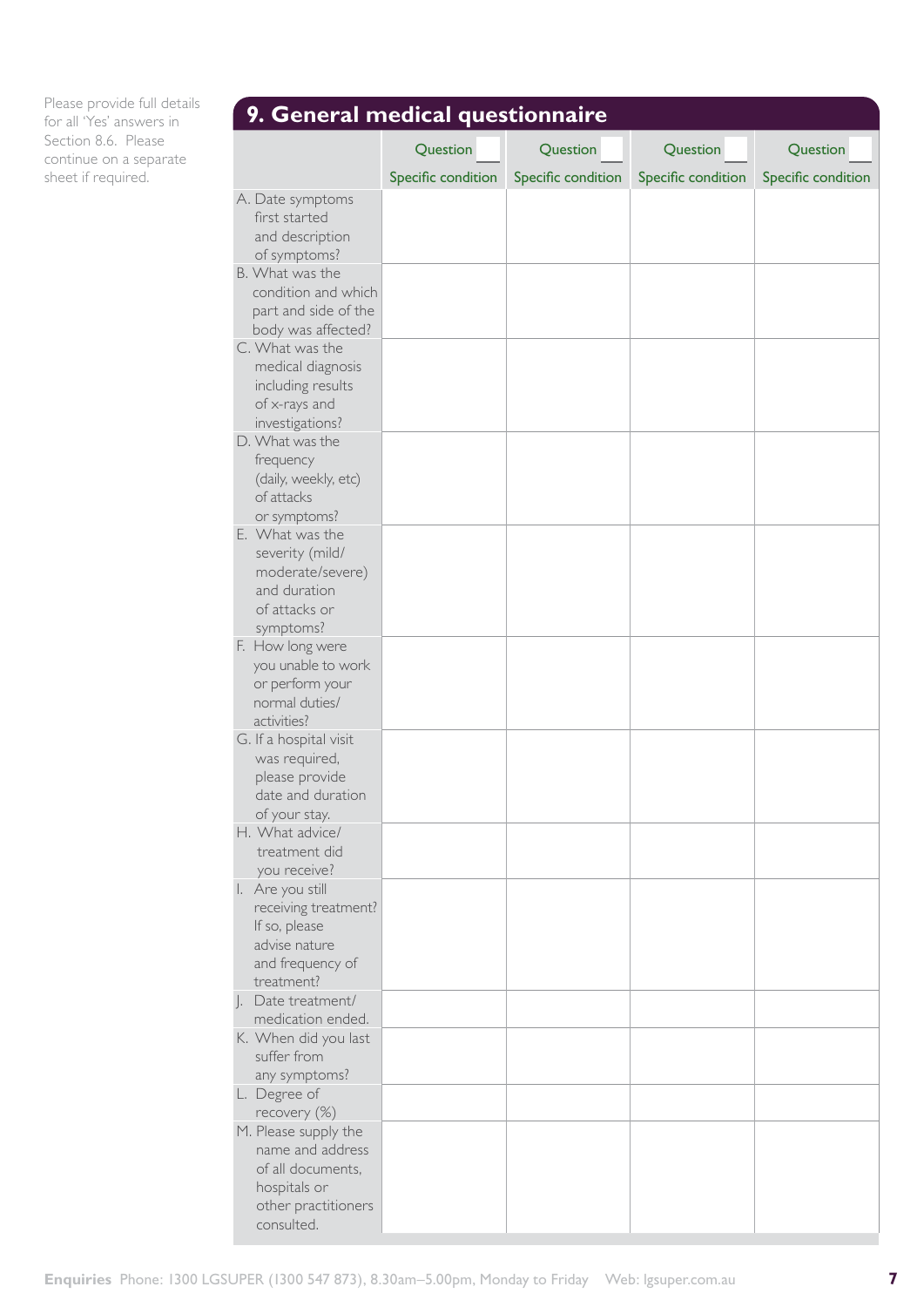## **10. Your declaration**

### **IMPORTANT**

From 1 July 2019, legislation requires that your insurance be cancelled if your account becomes inactive (i.e. has not received contributions for 16 months or more).

You must mark the following box if you do not wish your insurance to be cancelled if your account becomes inactive.

**Please note:** Basic insurance cover is provided automatically to members aged at least 25 years and have a super balance of at least \$6,000. You can reduce or cancel your Basic insurance cover at any time. You can also opt in to receive Basic insurance cover before you become eligible by logging in to Member Online, via the LGS mobile app or completing the *Opt in to insurance cover* form. Please read the PDS and *Insurance in your super* fact sheet for more information.

### To **keep your Voluntary insurance** cover:



I acknowledge that I have read the Duty of Disclosure under Section 4 of this form and I am aware about the consequences of non-disclosure. I understand that this duty also applies until formal notification of acceptance.

I have read and checked any answers not completed in my handwriting or typed online and to the best of my knowledge and belief all the answers to the questions in this application and any supplementary application or Personal Statement which relate to me are true and correct and no information material to the assessment of this insurance has been withheld.

I, the Applicant, authorise and direct any medical or other practitioner to divulge at any time to the Insurer or to any lawfully constituted tribunal any and all information concerning my state of health and medical history acquired in the course of professional attendance or consultation. A photocopy of this authority is as valid as the original. To this extent, all professional confidence and privilege is waived.

I understand that insurance cover under this application, if accepted by the insurer, will be provided even if my account balance is less than \$6,000 and/or I am under 25 years of age.

I consent to my personal information (including health and sensitive information) being collected, used or disclosed by the Trustee and the Insurer or its external service providers/contractors as contemplated in this form, including collecting it from or disclosing it to any medical practitioner or third party as required to assess, verify or process my application. This consent applies to any health and sensitive information the Insurer collects on this form or future forms in relation to this insurance.

hereby declare that the above statements and answers are correct and true and I acknowledge responsibility for their completeness and accuracy whether the answers have been written or typed online by me or by any person on my behalf. I also declare that I have read and understood the Product Disclosure Statement and the *Voluntary Insurance* fact sheet, including the terms and conditions of Voluntary insurance cover, such as the types of cover, when cover commences, when cover ceases and how cover may be cancelled.

I

Signed **Date DD/MM/YYYYY**